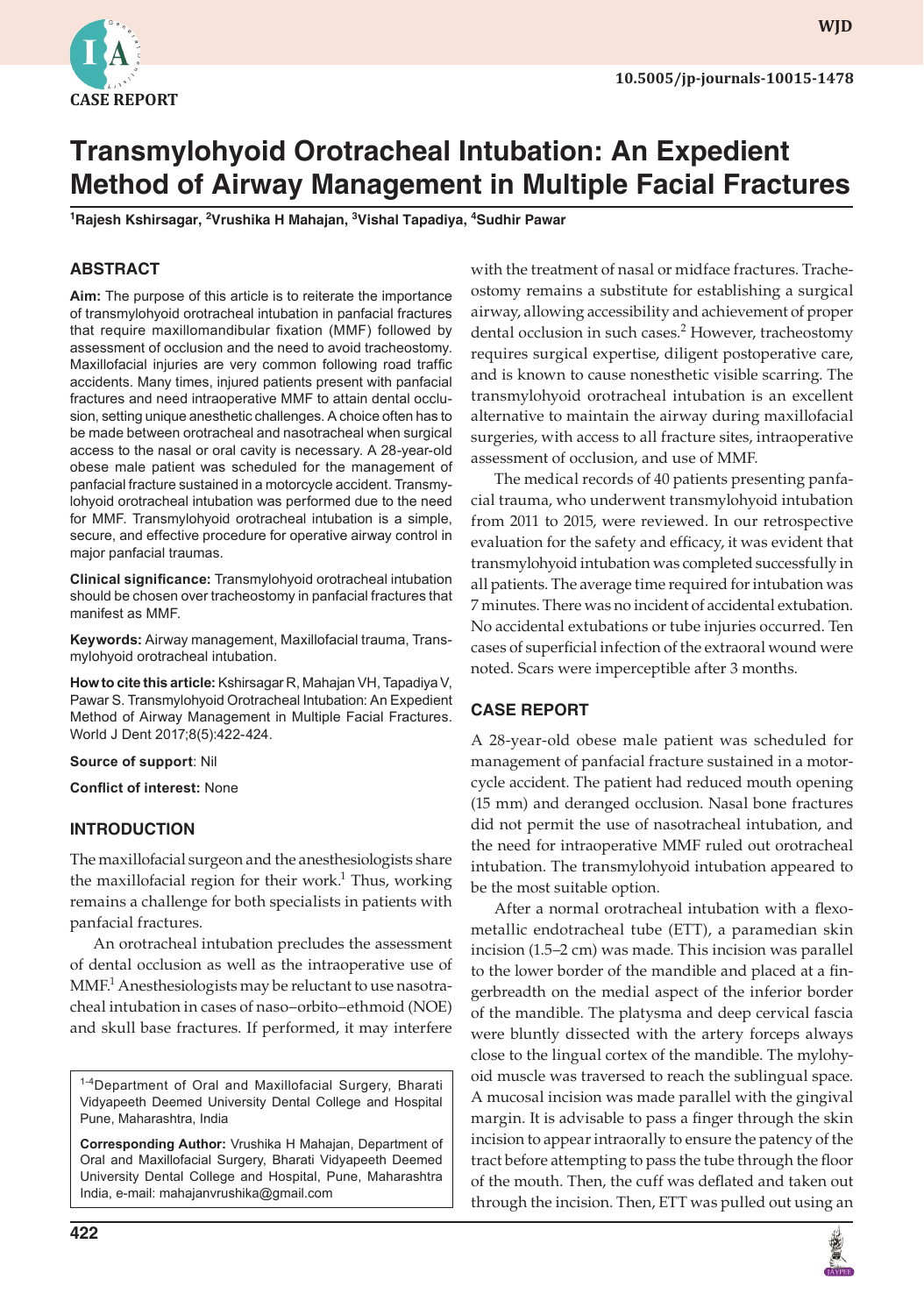

**Fig. 1:** Intraoperative radiograph showing the transmylohyoid orotracheal intubation

hemostat. The cuff was inflated and airway was secured. The ETT was secured with stay sutures. Intraoperative radiograph was taken to assess the path of ETT (Fig. 1).

Dental occlusion was restored by MMF followed by open reduction and internal fixation of the fractures. At the end, stay sutures were removed, and the ETT was brought back into the oral cavity. The skin wound was sutured while the intraoral wound was left to heal with secondary intention. The patient was extubated at the conclusion of the procedure.

### **DISCUSSION**

Airway management for patients afflicted with panfacial fractures is a challenge for the anesthetic team. In addition, the maxillofacial surgeon requires intraoperative MMF to achieve satisfactory surgical outcomes. This necessitates modification of the standard anesthesia techniques.

Orotracheal intubation despite a good mouth opening is not suitable in patients with midfacial and panfacial fractures as the surgeon cannot assess the occlusion.

Nasotracheal intubation is often contraindicated in the presence of comminuted midface fractures and fracture of base of the skull as it may lead to cranial intubation, displacement of comminuted fracture fragments, epistaxis, trauma to the pharynx, otitis media, sepsis, and inability to pass a tube through the nasal passage.<sup>3</sup> Fiberoptic-guided nasotracheal intubation requires advanced expensive equipment and technical expertise, thus limiting its use at primary health care center.<sup>4</sup> In these conditions, tracheostomy may be indicated, but is known to be associated with hemorrhage, surgical emphysema, wound site infection, recurrent laryngeal nerve injury, tracheal stenosis, poor scar esthetics, fistula, and death.<sup>5</sup> Retromolar intubation technique<sup>6</sup> can be an

alternative in such cases, but its demerits include more time for retromolar region bone removal, chances of lingual nerve injury, and tube compression.

Hernández Altemir F<sup>7</sup> documented the submental route for endotracheal intubation to avoid tracheotomy in maxillofacial trauma where short-term MMF is required.

However, this technique remains underutilized by the surgical and anesthetic fraternities. Gadre and Kushte $^8$  suggested that the term "transmylohyoid orotracheal intubation" as the path of exit of ETT is across the mylohyoid muscle and not restricted to the submental triangle. Gadre and Waknis<sup>9</sup> concluded that ETT can pass anywhere between the mandibular first molar regions on either side without being restricted to the submental triangle.

Arya et al $10$  modified the technique to retrograde submental intubation by pharyngeal loop technique where the initial step of orotracheal intubation is not possible because of restricted mouth opening.

Transmylohyoid intubation is indicated in cases of panfacial fractures, NOE complex fractures, skull base fractures, transmaxillary skull base tumors, pathologies of maxillofacial region, congenital deformities, elective facial osteotomy, and requirement of short-term airway maintenance (>7 days).

Few contraindications include existing infection at the site of incision, bleeding diathesis, disrupted laryngotracheal anatomy, and requirement of prolonged maintenance of airway (>7 days).

Advantages of transmylohyoid intubation include the following: It aids in MMF and occlusion assessment, allows downward retraction of maxilla, increases surgical exposure for transmaxillary skull base surgeries, provides supplementary working area around the operating field, is a quick method of intubation, requires no specialized equipment or technical expertise, can be easily used in obese patients, helps in early extubation of the patient after operation, and avoids postoperative tracheostomy tube care and complications of tracheostomy.

Complications of transmylohyoid intubation include infection in the floor of the mouth and at the site of skin incision, damage to the tube apparatus, risk of orocutaneous fistulae, accidental extubation, excessive bronchial flexion, venous bleeding, dislodgement of throat pack sticker, mucocele, transient lingual nerve paresthesia, damage to the important structures in the floor of the mouth, and hypertrophic scar.

### **CONCLUSION**

Where traditional airway securing methods are contraindicated, the communication between the surgeon and the anesthetist is paramount. The surgeon should